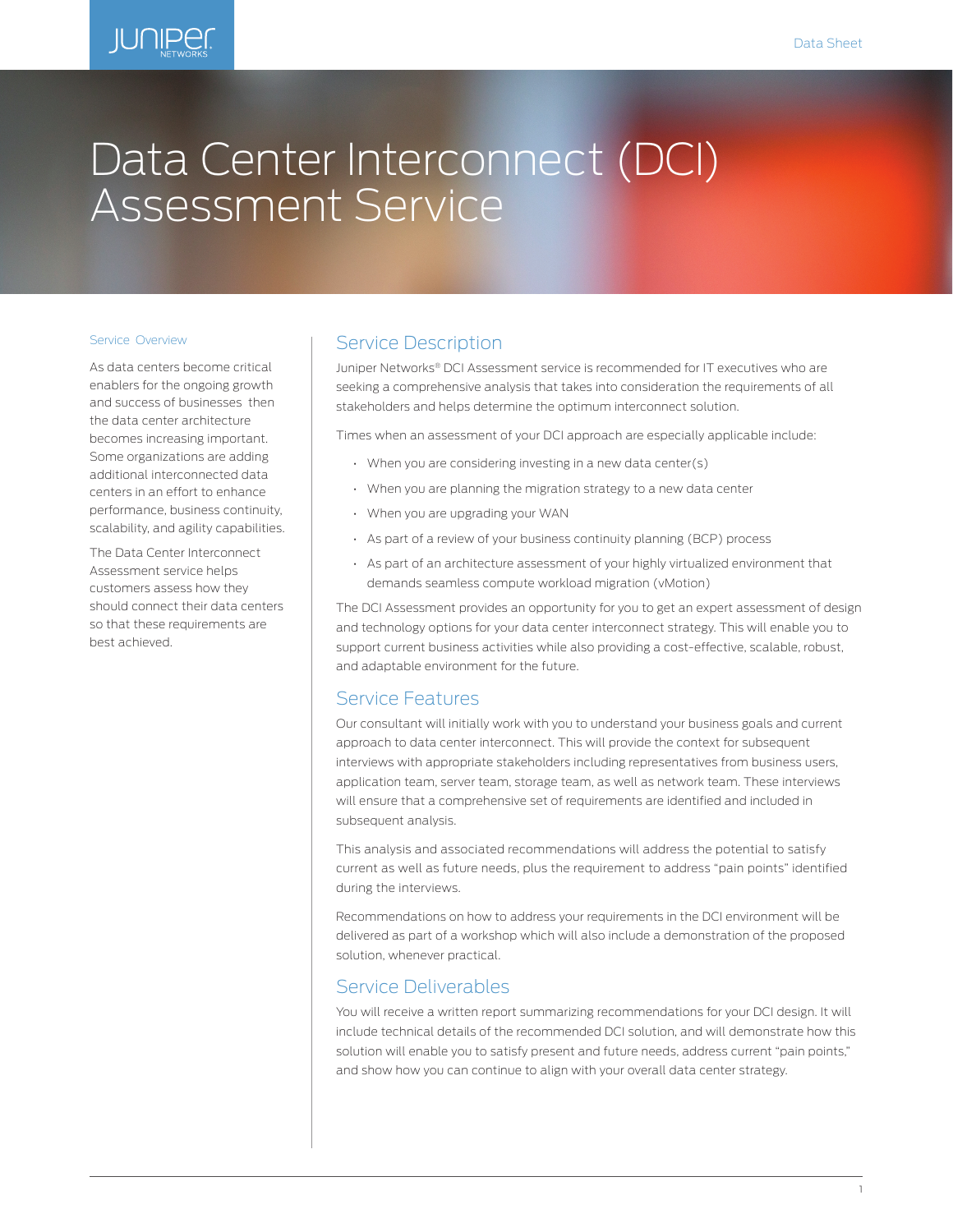| <b>Information Gathering</b>                   | Interview stakeholders<br>٠<br>Identify current and anticipated business<br>٠<br>goals, interconnect issues, and technical<br>requirements |
|------------------------------------------------|--------------------------------------------------------------------------------------------------------------------------------------------|
| Develop Analysis and<br><b>Recommendations</b> | • Define recommended solution<br>Evaluate impact on goals, issues, and<br>٠<br>requirements<br>· Identify technology requirements          |
| Workshop and<br><b>Knowledge Transfer</b>      | Present recommendations and justification<br>٠<br>Demonstrate technology solution<br>Outline path forward                                  |

## Juniper Consulting

In today's high-speed environment, the challenges and the risks are as great as the opportunities. Network investments are substantial, and few IT departments can spare the time or staff resources needed to keep pace with the latest innovations in business networking.

As leaders in networks and security, Juniper's consultants and engineers are uniquely qualified to assist you in designing, implementing, and optimizing network solutions. Our team appreciates the complexities and the subtleties inherent in largescale network design and can assist by providing customized and integrated "turn-key" solutions.

Juniper's consultants are uniquely qualified to help design, implement, and optimize your networks for reliable operation and rapid returns on network infrastructure investments. Our consulting services can help you:

- Optimize your infrastructure and operations
- Provide immediate value to your network
- Extend the performance of Juniper products
- Control your costs

# Additional Services to Optimize Your Data **Center**

Juniper Networks offers a broad range of consulting services to help you enhance your network architecture and optimize your production environment. Services to consider in the early stages of your network review include:

• Strategic Network Consulting: In the planning stage of your project, this service will assist you in determining a strategy for your network architecture and a plan to translate that strategy into an optimal solution. It is aimed at understanding your business requirements, determining the impact of the changes on your existing network infrastructure, and providing architectural guidance and recommendations to ensure that your network will be enhanced in a controlled manner.

- High-Level Design: Implementing a new network or security project starts with an evaluation of the requirements and a detailed rendering of the architecture to be used. The High-Level Design service defines the topology, protocols, and equipment required, mapping the design to your needs.
- Low-Level Design: Once the high-level design of a network is determined, the specifics need to be identified. The Low-Level Design service identifies the optimal configuration and equipment needed to make your network a reality.
- Testing Service: Prior to implementation of a new network, Juniper Networks Testing Service gives you the opportunity to combine your knowledge of your network's specific performance requirements with Juniper's sound foundation of network design methodology and products to create a customized test environment that simulates your unique end-to-end deployment scenario. This allows you to avoid the cost of creating and operating your own test labs, reduces your project risk, ensures a seamless implementation of new technology into your production environment, and accelerates your time to deployment.
- Implementation Consulting: Subsequent to lab testing, the Implementation Consulting service offers remote or onsite engineering assistance to support execution of a predefined implementation plan. This service is typically used to help you in implementation, migration, testing, and troubleshooting activities.

## Juniper Networks Services and Support

Juniper Networks is the leader in performance-enabling services that are designed to accelerate, extend, and optimize your high-performance network. Our services allow you to maximize operational efficiency while reducing costs and minimizing risk, achieving a faster time to value for your network. Juniper Networks ensures operational excellence by optimizing the network to maintain required levels of performance, reliability, and availability. For more details, please visit [www.juniper.net/us/](http://www.juniper.net/us/en/products-services) [en/products-services](http://www.juniper.net/us/en/products-services).

# Ordering Information

To order the service, or for additional information, please contact your Juniper account manager. Before the services begin, a statement of work (SOW) will be established outlining the scope of the effort to be performed.